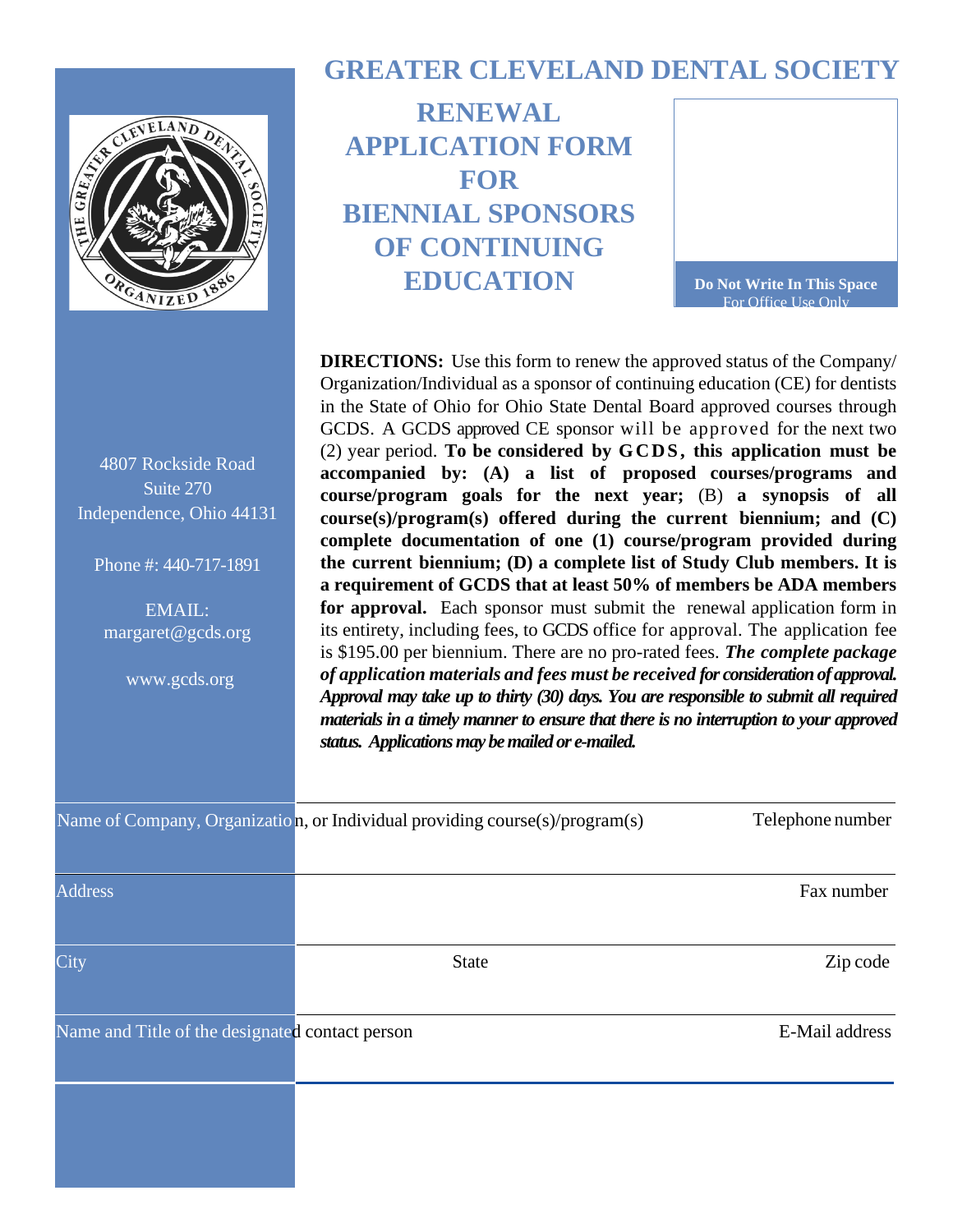#### **CONTINUING EDUCATION COURSE/PROGRAM INFORMATION**

As an approved CE sponsor, you are expected to keep records of your CE course(s)/program(s). At a minimum, you must maintain records of individual course(s)/program(s) offerings. Pursuant to Ohio Administrative Code Section 4715-8-02(C) which states:

"GCDS retains the right and authority, upon notification, to audit, monitor, or request evidence demonstrating adherence to Chapter 4715., for courses given by any sponsor. GCDS may rescind biennial sponsor status if the sponsor has disseminated any false or misleading information in connection with the continuing education program, or if the sponsor has failed to conform to sections 4715.141 and 4715.25 of the Revised Code, or rules 4715-8-01, 4715-8-02, and 4715-8-03 of the Administrative Code."

Therefore, pursuant to Ohio Administrative Code Section 4715-8-03(D), please provide the following information for one (1) course/program offered during the current biennium:

| Course Title:                                                                                  |  |  |  |
|------------------------------------------------------------------------------------------------|--|--|--|
|                                                                                                |  |  |  |
|                                                                                                |  |  |  |
| Instructor(s):                                                                                 |  |  |  |
|                                                                                                |  |  |  |
| Qualifications of Instructor(s) (You may attach copies of curriculum vitae to this worksheet): |  |  |  |
|                                                                                                |  |  |  |
|                                                                                                |  |  |  |
|                                                                                                |  |  |  |
|                                                                                                |  |  |  |
|                                                                                                |  |  |  |
| Course Objectives (You may attach additional pages to this worksheet):                         |  |  |  |
|                                                                                                |  |  |  |
|                                                                                                |  |  |  |
|                                                                                                |  |  |  |
|                                                                                                |  |  |  |
| Course Curriculum or Outline (You may attach additional pages to this worksheet):              |  |  |  |
|                                                                                                |  |  |  |
|                                                                                                |  |  |  |
|                                                                                                |  |  |  |
|                                                                                                |  |  |  |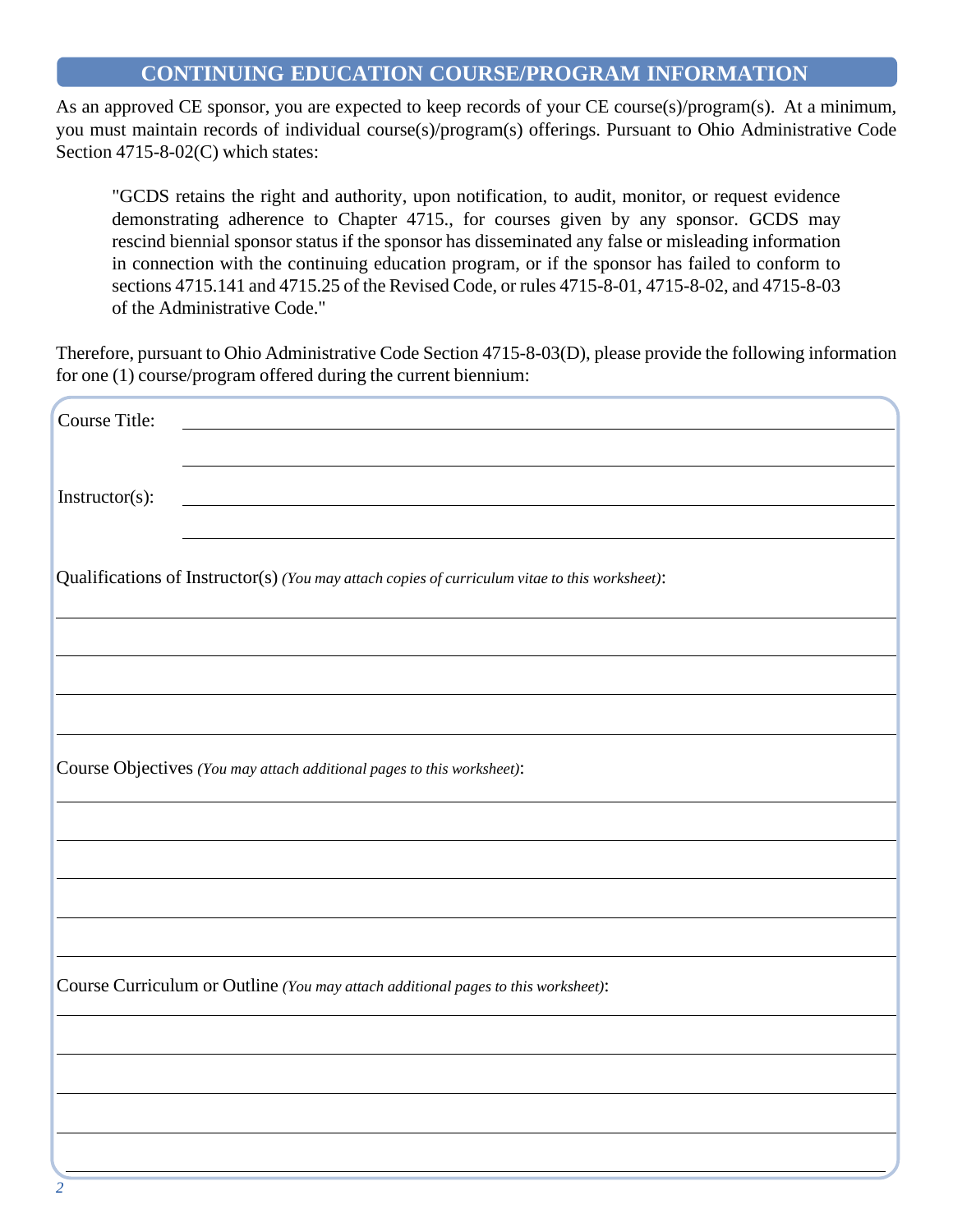Pursuant to Ohio Administrative Code Section 4715-8-02(D)(3) which states:

"A CE sponsor must document that it is targeting its activities to a great extent to dentists by providing dental oriented topics within the scope of the profession."

Course(s)/Program(s) offered to dental licensees should reflect appropriate didactic and clinical training for subject matter as defined by the American Dental Association's definition of dentistry, which states in pertinent part:

"Dentistry is defined as the evaluation, diagnosis, prevention and/or treatment (nonsurgical, surgical or related procedures) of diseases, disorders and/or conditions of the oral cavity, maxillofacial area and/or the adjacent and associated structures and their impact on the human body..."

Additionally, course/program content must comply with Ohio Revised Code Section 4715.141(A) in order to be considered acceptable CE for Ohio licensees. Please indicate which of the following Ohio Revised Code Section best applies to this course/program offering:

- $\Box$  (1) Competency in treating patients who are medically compromised or who experience medical emergencies during the course of dental treatment;
- $\Box$  (2) Knowledge of pharmaceutical products and the protocol of the proper use of medications;
- $\Box$  (3) Competency to diagnose oral pathology;
- $\Box$  (4) Awareness of currently accepted methods of infection control;
- $\Box$  (5) Basic medical and scientific subjects including, but not limited to, biology, physiology, pathology, biochemistry, and pharmacology;
- $\Box$  (6) Clinical and technological subjects including, but not limited to, clinical techniques and procedures, materials, and equipment;
- $\Box$  (7) Subjects pertinent to health and safety.

List the Category of Credit hours acceptable for Ohio licensure renewal as set forth in Ohio Administrative Code Section 4715-8-01(A) through (H) for this course/program *(Please indicate one of the following)*:

- **Example 28** Category A: Education and scientific courses
- **Example 2**: Substance abuse education
- Category C: Infection Control education
- **EXECUTE:** Supervised self-instruction
- **E:** Nonsupervised self-instruction
- Category F: Papers, publications and scientific presentations
- **Example 3** Category G: Teaching and research appointments
- **P** Category H: Table clinics

### **IMPORTANT!**

**GCDS may rescind biennial sponsor status if the sponsor fails to keep the proper records.**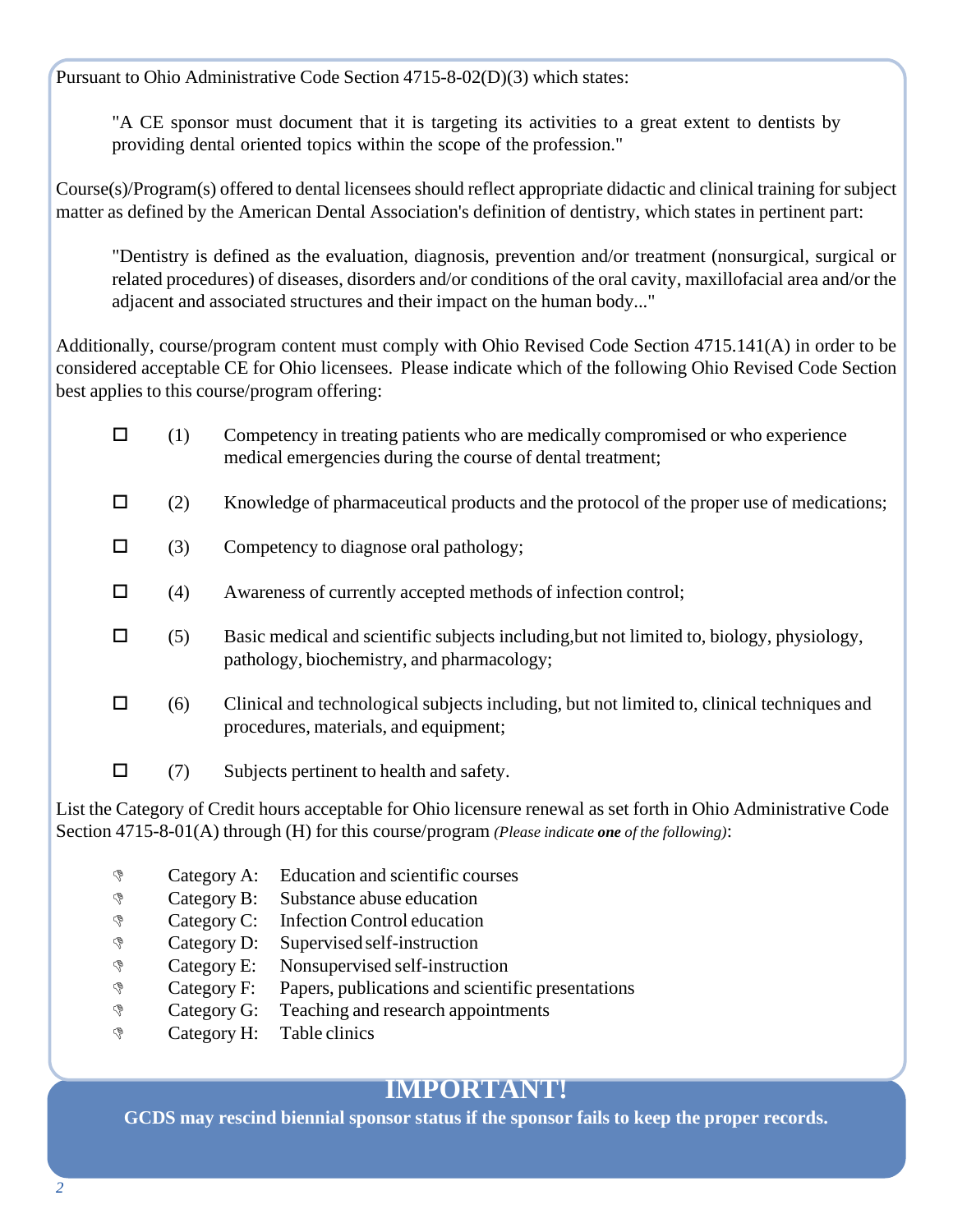|                                                                            |                                                                 |        | Main Topic of Course/Program (Please indicate one of the following):                                                  |               |                  |               |                                                             |
|----------------------------------------------------------------------------|-----------------------------------------------------------------|--------|-----------------------------------------------------------------------------------------------------------------------|---------------|------------------|---------------|-------------------------------------------------------------|
| G                                                                          | Air Abrasion                                                    | ♦      | Geriatrics                                                                                                            | $\mathcal{P}$ | Oral Surgery     | G             | Prosthodontics                                              |
| $\mathbb{Q}$                                                               | Anesthesiology                                                  | Ġ      | Implants                                                                                                              | $\mathcal{L}$ | Orthodontics     | P             | Radiology                                                   |
| $\mathbb{Q}$                                                               | Cosmetics                                                       | ♦      | <b>Infection Control</b>                                                                                              | $\mathcal{P}$ | <b>OSHA</b>      | P             | Restorative                                                 |
| $\mathbb{Q}$                                                               | Dental Hygiene                                                  | ∖      | Lasers                                                                                                                |               | Compliance       | $\mathcal{P}$ | Sedation                                                    |
| $\mathbb{Q}$                                                               | Endodontics                                                     | P      | Medical                                                                                                               | ♦             | Pain             | $\mathcal{P}$ | Stomatology                                                 |
| ♦                                                                          | Esthetics                                                       |        | Emergencies                                                                                                           |               | Management       | G             | <b>Substance Abuse</b>                                      |
| $\mathbb{S}$                                                               | Ethics or                                                       | ♦      | Nutrition                                                                                                             | \$            | Pedodontics      | $\mathbb{P}$  | <b>TMD</b>                                                  |
|                                                                            | Jurisprudence                                                   | P      | Oral Medicine                                                                                                         | $\mathcal{P}$ | Periodontics     | P             | Other                                                       |
| ড়                                                                         | <b>General Dentistry</b>                                        | ♦      | Oral Pathology                                                                                                        | $\mathbb{P}$  | Pharmacology     |               |                                                             |
| Type of Course/Program (Please indicate the following):                    |                                                                 |        |                                                                                                                       |               |                  |               |                                                             |
| □                                                                          | Clinical                                                        | $\Box$ | Supervised Self-instruction:                                                                                          |               | Other:<br>$\Box$ |               |                                                             |
| □                                                                          | Lecture                                                         | □      | Audio                                                                                                                 |               |                  |               |                                                             |
| □                                                                          | Convention                                                      | □      | Computer                                                                                                              |               |                  |               |                                                             |
| □                                                                          | Forum                                                           | □      | Correspondence                                                                                                        |               |                  |               |                                                             |
| $\Box$                                                                     | <b>Study Club</b>                                               | □      | Internet                                                                                                              |               |                  |               |                                                             |
| $\Box$                                                                     | Workshop                                                        | $\Box$ | Publication                                                                                                           |               |                  |               |                                                             |
|                                                                            |                                                                 | □      | Textbook                                                                                                              |               |                  |               |                                                             |
|                                                                            |                                                                 | □      | Video                                                                                                                 |               |                  |               |                                                             |
|                                                                            |                                                                 |        |                                                                                                                       |               |                  |               |                                                             |
|                                                                            |                                                                 |        | Number of approved continuing education credit hours provided:                                                        |               |                  |               |                                                             |
|                                                                            |                                                                 |        |                                                                                                                       |               |                  |               |                                                             |
| Date the <b>approved</b> continuing education course/program was provided: |                                                                 |        |                                                                                                                       |               |                  |               |                                                             |
|                                                                            |                                                                 |        | Location where the approved continuing education course/program was provided:                                         |               |                  |               |                                                             |
|                                                                            |                                                                 |        |                                                                                                                       |               |                  |               |                                                             |
| <b>Street Address</b>                                                      |                                                                 |        |                                                                                                                       |               | City             |               | <b>State</b>                                                |
|                                                                            |                                                                 |        |                                                                                                                       |               |                  |               |                                                             |
|                                                                            |                                                                 |        | Attach a sample/copy of the certification of completion that was provided to the licensee.                            |               |                  |               |                                                             |
|                                                                            |                                                                 |        | Attach a copy of any promotional literature for this course/program. (Pursuant to Ohio Administrative Code Section    |               |                  |               |                                                             |
|                                                                            | $4718-8-02(F)$ , study clubs are exempt from this requirement.) |        |                                                                                                                       |               |                  |               |                                                             |
|                                                                            |                                                                 |        |                                                                                                                       |               |                  |               |                                                             |
|                                                                            | and addresses of the attendees).                                |        | Attach a complete list of the individual participants at the course/program offering (The list must include the names |               |                  |               |                                                             |
|                                                                            |                                                                 |        |                                                                                                                       |               |                  |               |                                                             |
|                                                                            |                                                                 |        | <b>FOR GCDS USE ONLY</b>                                                                                              |               |                  |               |                                                             |
| □                                                                          | Approved                                                        |        |                                                                                                                       |               |                  |               |                                                             |
|                                                                            |                                                                 |        | Notes:                                                                                                                |               |                  |               |                                                             |
| □                                                                          | Denied                                                          |        |                                                                                                                       |               |                  |               | <u> 1989 - Johann Stoff, amerikansk politiker (d. 1989)</u> |
| <u> 1989 - Andrea Stadt Britain, amerikansk politik (</u>                  |                                                                 |        |                                                                                                                       |               |                  |               |                                                             |
|                                                                            |                                                                 |        |                                                                                                                       |               |                  |               |                                                             |
|                                                                            |                                                                 |        |                                                                                                                       |               |                  |               |                                                             |

#### Signature Date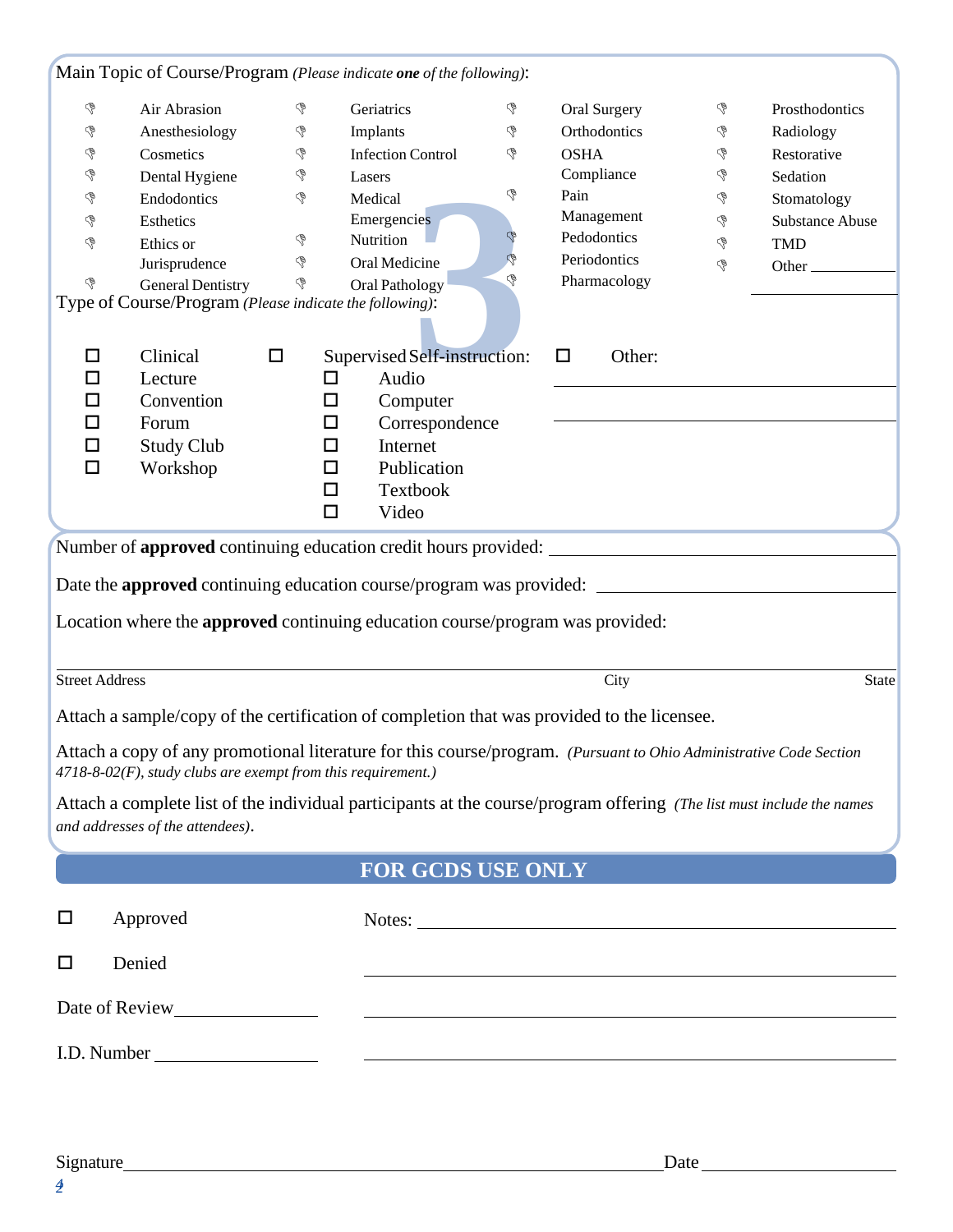#### **CERTIFICATE OF AGREEMENT**

To continue as a provider of continuing education as required by the Ohio State Dental Board, I agree to the following *(Please acknowledge by initializing)*:

| Make application for approval status on a renewal form provided by GCDS.                                                                                                                                                                                                                                                                                                                          |
|---------------------------------------------------------------------------------------------------------------------------------------------------------------------------------------------------------------------------------------------------------------------------------------------------------------------------------------------------------------------------------------------------|
| Submit to GCDS, prior to the end of the sponsorship period, a synopsis of all programs offered<br>during the current biennium.                                                                                                                                                                                                                                                                    |
| Conduct programs that satisfy one (1) or more of the program areas in dentistry as defined by<br>division (A), Section 4715.141 of the Revised Code.                                                                                                                                                                                                                                              |
| Designate a person who assumes responsibility for each continuing education offering.                                                                                                                                                                                                                                                                                                             |
| Use qualified clinically experienced instructor(s) to conduct the course(s)/program(s) offered.                                                                                                                                                                                                                                                                                                   |
| Maintain records of course/program content, instructor qualifications and individual participation,<br>and make such records available to GCDS upon request.                                                                                                                                                                                                                                      |
| Indicate on any promotional literature disseminated, the following:                                                                                                                                                                                                                                                                                                                               |
| the name of the sponsor, as well as any organization or agencies providing financial<br>a)<br>support;                                                                                                                                                                                                                                                                                            |
| course title;<br>b)                                                                                                                                                                                                                                                                                                                                                                               |
| description of course content;<br>$\mathbf{c})$<br>the educational objectives;<br>d)                                                                                                                                                                                                                                                                                                              |
| a description of teaching methods used;<br>$\epsilon$                                                                                                                                                                                                                                                                                                                                             |
| costs and contact person;<br>f)                                                                                                                                                                                                                                                                                                                                                                   |
| course instructor(s) and their qualifications;<br>g)                                                                                                                                                                                                                                                                                                                                              |
| location, date and time;<br>h)                                                                                                                                                                                                                                                                                                                                                                    |
| specifics as to the sponsors board sponsorship status; and<br>$\mathbf{i}$                                                                                                                                                                                                                                                                                                                        |
| j)<br>number of credit hours each course provides towards fulfillment of CE obligation.                                                                                                                                                                                                                                                                                                           |
| Furnish to each attendee at the course/program to document his/her attendance a certificate of<br>completion which includes the sponsor's name, title of course/program, instructor(s), date of course,<br>location, and number of hours of credit acceptable towards Ohio licensure renewal, and category of<br>credit according to section 4715-8-01(A) through (H) of the Administrative Code. |
| Maintain records of attendee participation including names and addresses for a period of no less<br>than four $(4)$ years.                                                                                                                                                                                                                                                                        |

Enclosed with this renewal application for biennial sponsor approval is a list of proposed course(s)/program(s) goals for the next year; supplemental documentation for all four (4) sections of the renewal application; a copy/ sample of the certificate of completion awarded to the licensee at the time of course completion; and copies of all promotional literature for this course/program. I understand that the Board may desire and seek additional information as necessary. I also understand that GCDS may rescind the approved status of any biennial sponsor that fails to comply with this agreement and GCDS statute and rules.